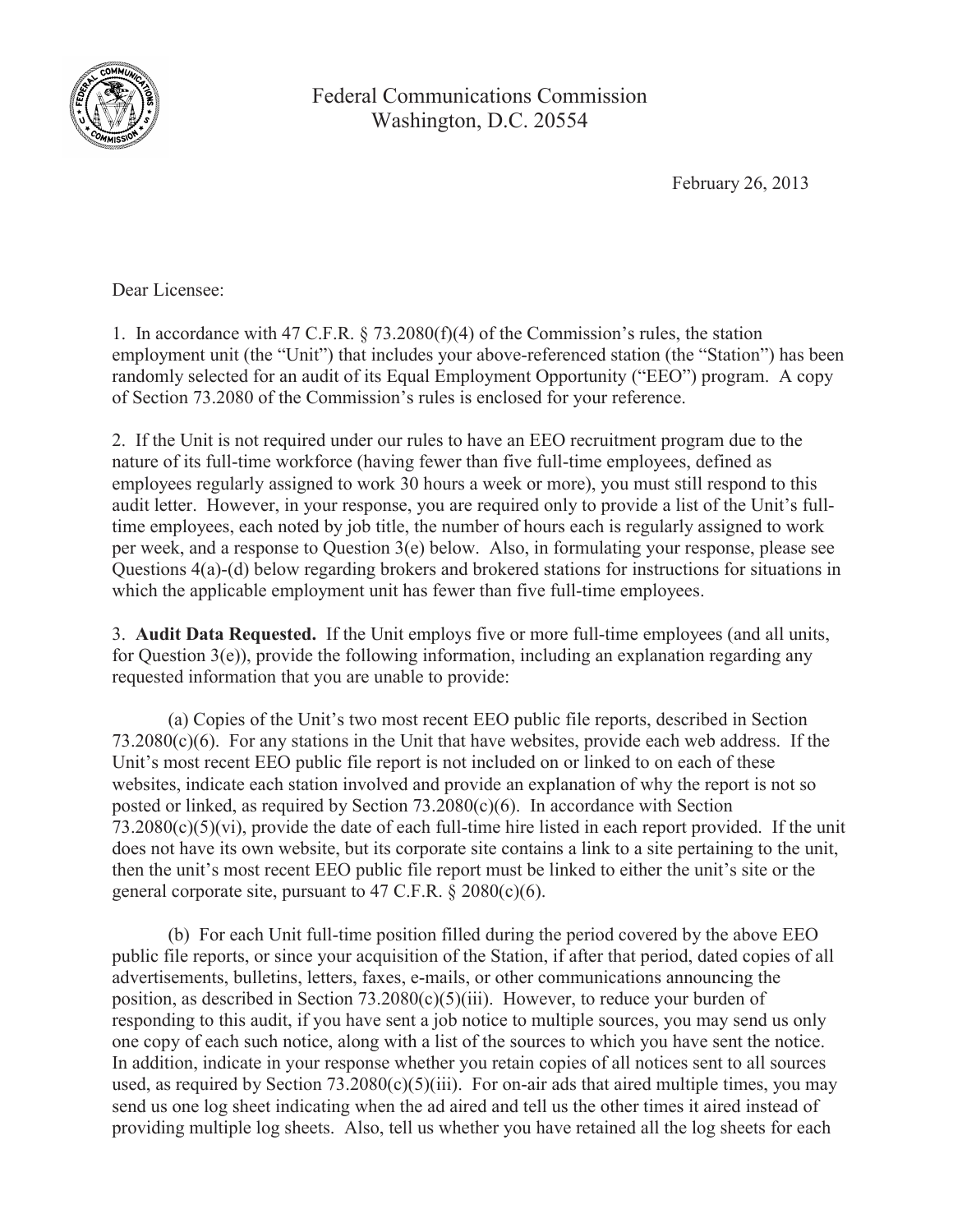time the ad aired. We may ask for them for verification, but you need not provide them at this time. Include, however, copies of all job announcements sent to any organization (identified separately from other sources) that has notified the Unit that it wants to be notified of Unit job openings, as described in Section 73.2080(c)(1)(ii).

(c) In accordance with Section 73.2080(c)(5)(v), the total number of interviewees for each vacancy and the referral source for each interviewee for all full-time Unit vacancies filled during the period covered by the above-noted EEO public file reports.

(d) Documentation of Unit recruitment initiatives described in Section  $73.2080(c)(2)$ during the periods covered by the above-noted EEO public file reports, such as participation at job fairs, mentoring programs, and training for staff. Specify the Unit personnel involved in each such recruitment initiative. Also, provide the total number of full-time employees of the Unit and state whether the population of the market in which any station included in the Unit operates is 250,000 or more. Based upon these two factors, determine and state whether the Unit is required to perform two or four initiatives within a two-year period, pursuant to Sections  $73.2080(c)(2)$ and (e)(3). If you have performed more than four initiatives, you may provide documentation for only four and summarize the rest instead of providing documentation for all of them. If we believe any of the initiatives you have documented are inadequate, we may ask for more information, but documentation for four is all we need at this time.

(e) Disclose any pending or resolved complaints involving the Station filed during the Station's current license term before any body having competent jurisdiction under federal, state, territorial or local law, alleging unlawful discrimination in the employment practices of the Unit on the basis of race, color, religion, national origin, or sex. For each such complaint, provide: (1) a brief description of the allegations and issues involved; (2) the names of the complainant and other persons involved; (3) the date the complaint was filed; (4) the court or agency before which it is pending or by which it was resolved; (5) the file or case number; and (6) the disposition and date thereof or current status. Note that all complaints must be reported, regardless of their status or disposition.

(f) In accordance with Section 73.2080(b), from the first day of the Station's current license term (or the date the licensee became the owner, if after that date) until the date of this letter, describe the responsibilities of each level of Unit management responsible for implementing Unit EEO policies and describe how the Unit has informed employees and job applicants of its EEO policies and program.

(g) In accordance with Section 73.2080(c)(3), from the first day of the Station's current license term (or the date the licensee became the owner, if after that date) until the date of this letter, describe the Unit's efforts to analyze its EEO recruitment program to ensure that it is effective and to address any problems found as a result of such analysis.

(h) In accordance with Section 73.2080(c)(4), from the first day of the Station's current license term (or the date the licensee became the owner, if after that date) until the date of this letter, describe the Unit's efforts to analyze periodically its measures taken to examine pay, benefits, seniority practices, promotions, and selection techniques and tests to ensure that they provide equal opportunity and do not have a discriminatory effect. If the Unit has one or more union agreements, describe how the Unit cooperates with each union to ensure EEO policies are followed for the Unit's union-member employees and job applicants.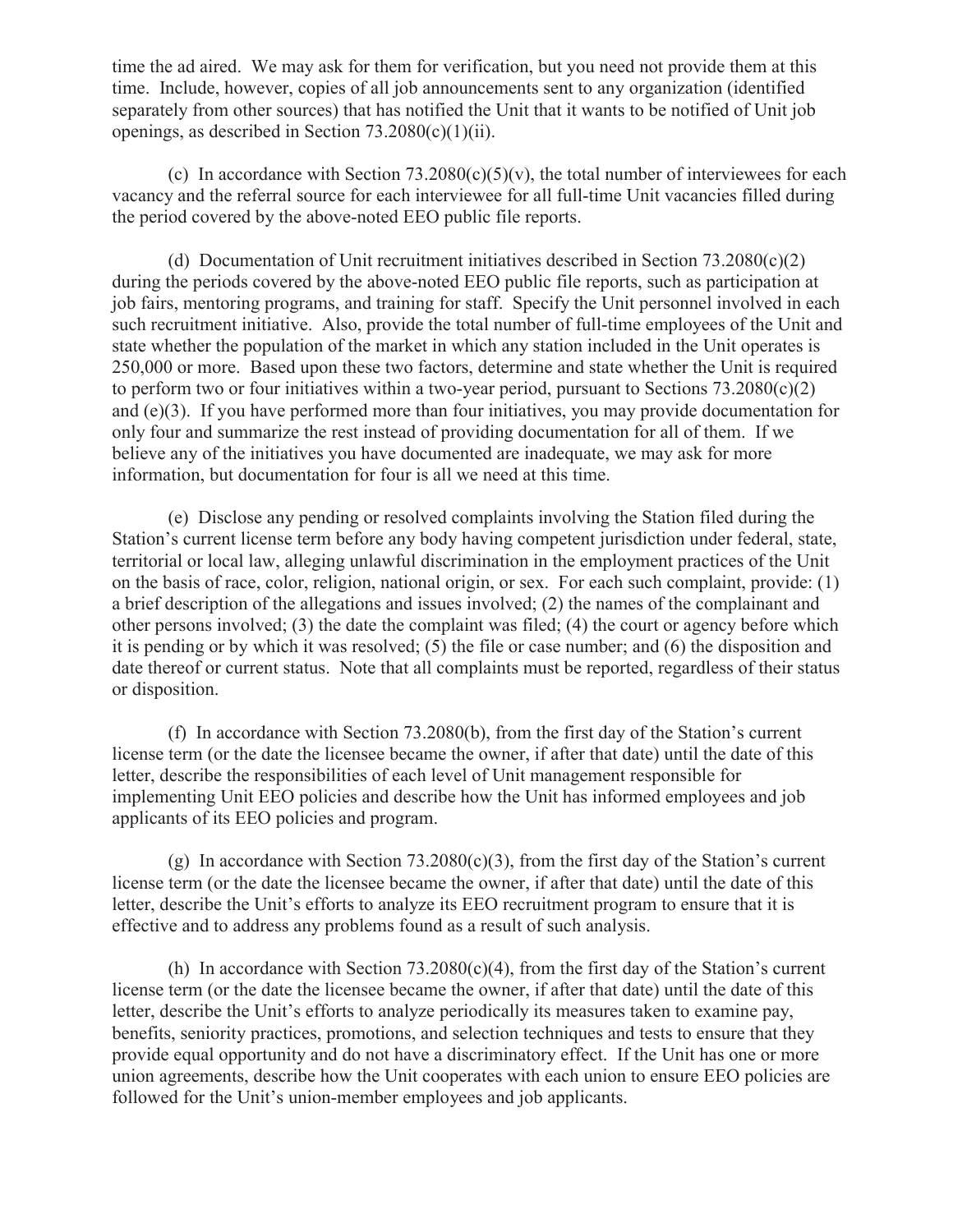(i) If your entity is a religious broadcaster and any of its full-time employees are subject to a religious qualification as described in Section 73.2080(a) of the rules, so indicate in your response to this letter and provide data as applicable to the Unit's EEO program**.** For example, for full-time hires subject to a religious qualification, only a record of the hire listed by job title and date filled, the recruitment sources used for the opening, and the source of the hiree must be provided. No other records are required for those hires. If five or more full-time positions are not subject to a religious qualification, the licensee must maintain and provide all records for such hires and complete the initiatives required under Section  $73.2080(c)(2)$ . Otherwise, a religious broadcaster is not required to perform these initiatives.

(j) Among items we do not need in your response to this letter are copies of applicants' resumes, your company training manuals, posters, employee handbooks, or corporate guidebooks. If you believe any of the information in various corporate manuals or posters are relevant to any part of this audit letter, you may summarize what is in them. If you believe this letter requires you to provide an unusually burdensome volume of documentation, you may contact us prior to the response deadline to discuss possible ways of condensing your response.

## 4. **Time Brokerage.**

(a) **Licensee of brokered station(s).** If the Unit employs fewer than five full-time employees and any station included in it is subject to a time brokerage agreement, in addition to responding to this letter and providing us a list of the Unit's full-time employees listed by job title (and the number of hours each employee is assigned to work) and a response to Question  $3(e)$ above, you must immediately forward a copy of this letter to the broker under each such agreement, which must respond to Question 4(b) below. If the Unit employs five or more fulltime employees, the licensee must respond fully to paragraph 3 above, and also forward the letter to the broker so the broker may respond to Question 4(b) below.

(b) **Broker receiving audit letter from brokered station licensee.** If you are the broker of a station, and the station you are brokering receives an audit letter, the licensee of the brokered station must forward the audit letter to you. You should respond to the audit letter concerning EEO information relating only to your own full-time employees at the brokered station. *See* Section 73.2080(f)(3).

(c) **Broker receiving audit letter directly from Commission.** If you are a broker, but the target station in this audit letter is a station licensed to you, you must submit information requested herein for the EEO program at your station (or employment unit). If you maintain EEO data for a station you are brokering with that for your own station that is the target of this audit letter, and lack the ability to separate the information, you must include in your response the information requested herein pertaining to **your** full-time employees at the station(s) you broker. *See* Section 73.2080(f)(3).

(d) **Broker described under 4(b) or 4(c) above.** If your full-time employees at the station you are brokering, combined with your full-time employees at your owned station(s), total fewer than five, however, you need only respond to this letter by the deadline described below by submitting a list of your Unit's full-time employees (listed by job title and number of hours regularly assigned to work per week) and the same type of list for the full-time employees you employ at the brokered station(s), and a response to Question 3(e) above.

5. **Procedures.** Direct your response to EEO Staff, Policy Division, Media Bureau, Federal